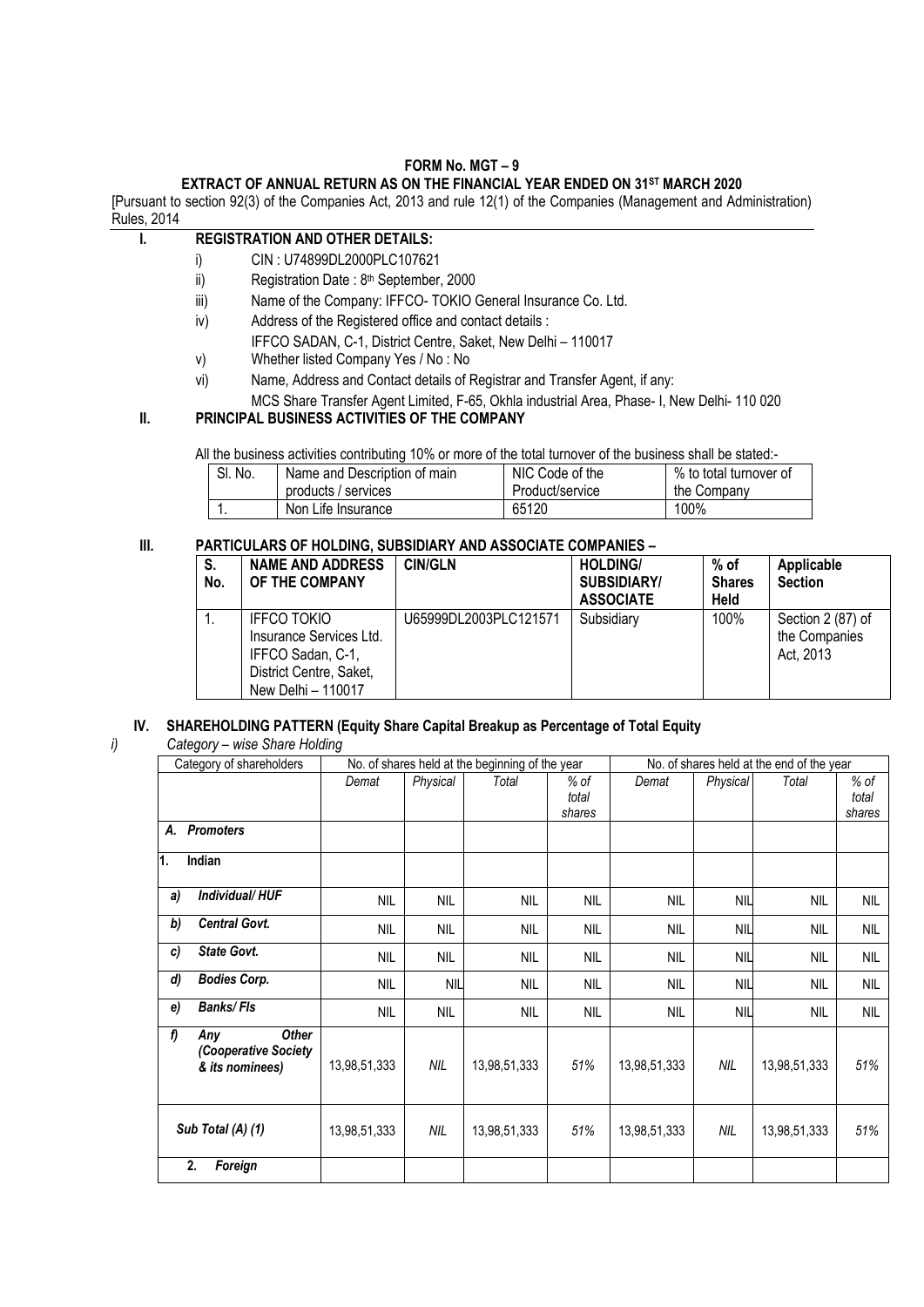| a)        | <b>NRIs-Individuals</b>                                              | <b>NIL</b>   | <b>NIL</b> | <b>NIL</b>   | <b>NIL</b> | <b>NIL</b>      | <b>NIL</b> | <b>NIL</b>   | <b>NIL</b> |
|-----------|----------------------------------------------------------------------|--------------|------------|--------------|------------|-----------------|------------|--------------|------------|
| b)        | <b>Other - Individuals</b>                                           | <b>NIL</b>   | <b>NIL</b> | <b>NIL</b>   | <b>NIL</b> | <b>NIL</b>      | <b>NIL</b> | <b>NIL</b>   | <b>NIL</b> |
| c)        | <b>Bodies Corporate</b>                                              |              |            |              |            |                 |            |              |            |
|           |                                                                      | 13,43,66,967 | Nil        | 13,43,66,967 | 49%        | 13,43,66,967    | Nil        | 13,43,66,967 | 49%        |
| d)        | <b>Banks/FIs</b>                                                     | <b>NIL</b>   | <b>NIL</b> | <b>NIL</b>   | <b>NIL</b> | <b>NIL</b>      | <b>NIL</b> | <b>NIL</b>   | <b>NIL</b> |
| e)        | Any other                                                            | <b>NIL</b>   | <b>NIL</b> | NIL          | <b>NIL</b> | <b>NIL</b>      | <b>NIL</b> | <b>NIL</b>   | NIL        |
|           | Sub Total (A)(2)                                                     |              |            |              |            |                 |            |              |            |
|           |                                                                      | 13,43,66,967 | Nil        | 13,43,66,967 | 49%        | 13,43,66,967    | Nil        | 13,43,66,967 | 49%        |
| Total     | <b>Shareholding</b><br>of<br><b>Promoters</b><br>$(A)=(A)(1)+(A)(2)$ | 27,42,18,300 | NIL        | 27,42,18,300 | 100%       | 27,42,18,300    | <b>NIL</b> | 27,42,18,300 | 100%       |
| В.        | <b>Public</b><br><b>Shareholding</b>                                 |              |            |              |            |                 |            |              |            |
| 1.        | <b>Institutions</b>                                                  | <b>NIL</b>   | <b>NIL</b> | <b>NIL</b>   | <b>NIL</b> | <b>NIL</b>      | <b>NIL</b> | <b>NIL</b>   | <b>NIL</b> |
| 2.        | <b>Non Institutions</b>                                              | <b>NIL</b>   | <b>NIL</b> | NIL          | NIL        | <b>NIL</b>      | <b>NIL</b> | <b>NIL</b>   | <b>NIL</b> |
|           | <b>Total Public Shareholding</b><br>$(B) = (B)(1)+(B)(2)$            | <b>NIL</b>   | <b>NIL</b> | <b>NIL</b>   | <b>NIL</b> | <b>NIL</b>      | <b>NIL</b> | <b>NIL</b>   | <b>NIL</b> |
| C.        | <b>Shares</b><br>held<br>by<br>custodian for GDRs &<br><b>ADRs</b>   | <b>NIL</b>   | <b>NIL</b> | <b>NIL</b>   | <b>NIL</b> | <b>NIL</b>      | <b>NIL</b> | <b>NIL</b>   | <b>NIL</b> |
| $(A+B+C)$ | <b>Grand Total</b>                                                   | 27,42,18,300 | NIL        | 27,42,18,300 | 100%       | 27, 42, 18, 300 | NIL        | 27,42,18,300 | 100%       |

*(ii) Shareholding of Promoters*

| SI.<br>No. | Shareholder's<br>Shareholding at the beginning of the<br><b>Name</b><br>vear |                  |                                           |                                                           | Shareholding at the end of the year |                                           |                                                                |                                                       |
|------------|------------------------------------------------------------------------------|------------------|-------------------------------------------|-----------------------------------------------------------|-------------------------------------|-------------------------------------------|----------------------------------------------------------------|-------------------------------------------------------|
|            |                                                                              | No. of<br>shares | % of total<br>shares of<br>the<br>Company | % shares<br>pledge /<br>encumber<br>ed to total<br>shares | No. of<br>shares                    | % of total<br>shares of<br>the<br>Company | %<br>shares<br>pledge/<br>encumb<br>ered to<br>total<br>shares | % change<br>in share<br>holding<br>during the<br>year |
| 1.         | IFFCO & its<br><b>Nominees</b>                                               | 13,98,51,333     | 51%                                       | Nil                                                       | 13,98,51,333                        | 51%                                       | Nil                                                            | <b>NIL</b>                                            |
| 2.         | <b>TOKIO Marine Asia</b><br>Pte. Ltd.                                        | 13,43,66,967     | 49%                                       | Nil                                                       | 13,43,66,967                        | 49%                                       | Nil                                                            | <b>NIL</b>                                            |
|            | <b>TOTAL</b>                                                                 | 27,42,18,300     | 100%                                      | NIL                                                       | 27,42,18,300                        | 100%                                      | NIL                                                            | <b>NIL</b>                                            |

#### *(iii) Change in Promoters' Shareholding:*

*There was no change in Promoters' Shareholding during the Year 2019-20.*

#### *(iv) Shareholding pattern of top ten shareholders (other than Directors, Promoters and Holders of GDRs and ADRs):*

There is no Shareholder other than Promoters and their Nominees

#### *(v) Shareholding of Directors and Key Managerial Personnel :*

*None of the Directors or Key Managerial Personnel holds shares of the Company except as Nominee of Promoters.*

#### *V. INDEBTEDNESS*

#### **Indebtedness of the Company including interest outstanding / accrued but not due for payment**

|                                                                              | <b>Secured Loans</b><br>excluding deposits | <b>Unsecured</b><br>Loans | <b>Deposits</b> | <b>Total Indebtedness</b> |
|------------------------------------------------------------------------------|--------------------------------------------|---------------------------|-----------------|---------------------------|
| Indebtedness at the beginning of<br>the Financial Year<br>i)Principal Amount | NIL                                        | NIL                       | <b>NIL</b>      | <b>NIL</b>                |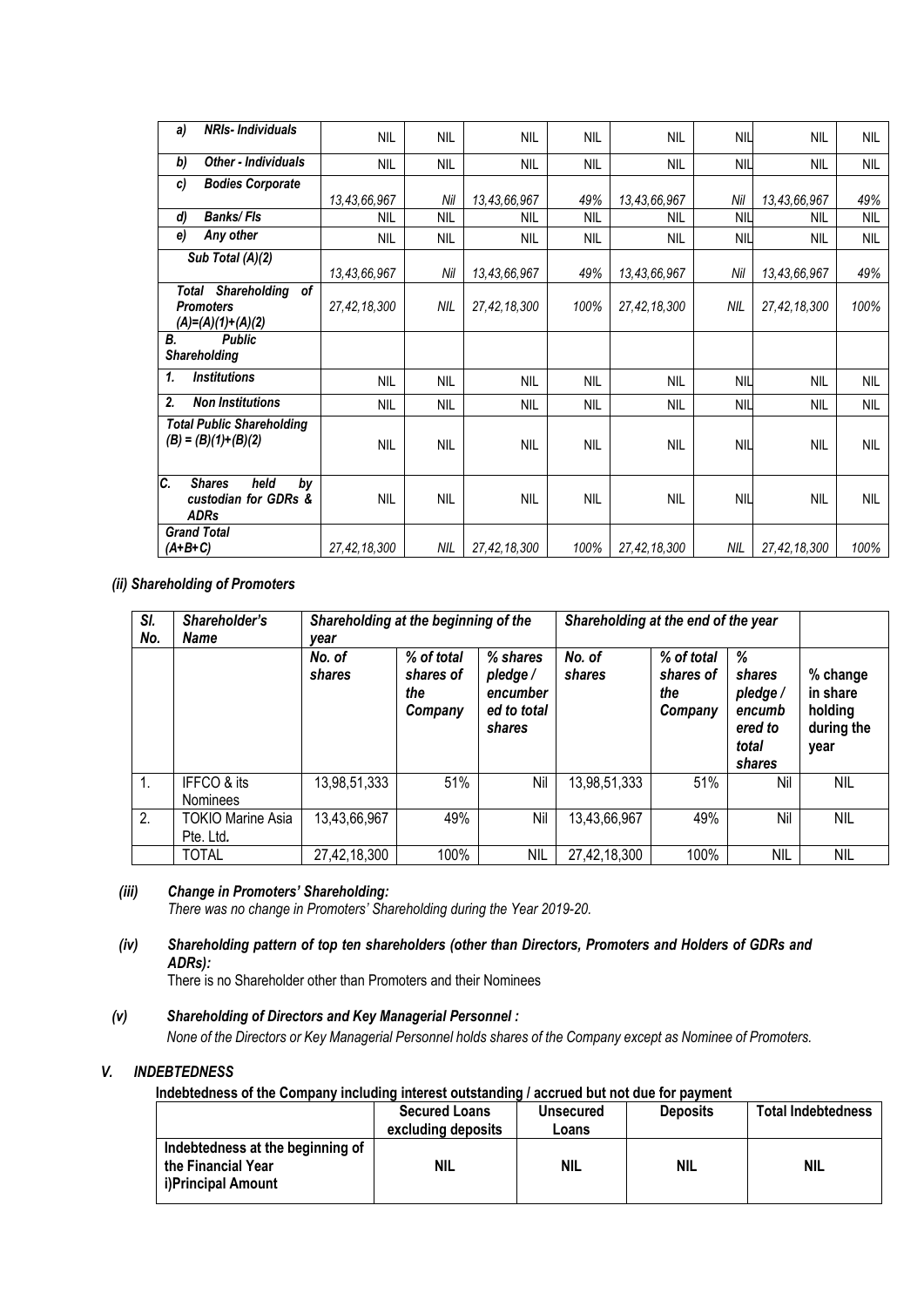| ii) Interest due but not paid     |            |            |            |            |
|-----------------------------------|------------|------------|------------|------------|
| iii) Interest accrued but not due |            |            |            |            |
|                                   |            |            |            |            |
| Total (i+ii+iii)                  |            |            |            |            |
|                                   | <b>NIL</b> | <b>NIL</b> | <b>NIL</b> | <b>NIL</b> |
| Change in Indebtedness during     |            |            |            |            |
| the financial year                | <b>NIL</b> | <b>NIL</b> | <b>NIL</b> | <b>NIL</b> |
| <b>Addition</b><br>$\bullet$      |            |            |            |            |
| <b>Reduction</b><br>$\bullet$     |            |            |            |            |
| <b>Net Change</b>                 |            |            |            |            |
|                                   | <b>NIL</b> | <b>NIL</b> | <b>NIL</b> | <b>NIL</b> |
| Indebtedness at the end of the    |            |            |            |            |
| financial year                    | <b>NIL</b> | <b>NIL</b> | <b>NIL</b> | <b>NIL</b> |
| i)Principal Amount                |            |            |            |            |
| ii) Interest due but not paid     |            |            |            |            |
| iii) Interest accrued but not due |            |            |            |            |
| Total $(i + ii + iii)$            |            |            |            |            |
|                                   | NIL        | <b>NIL</b> | NIL        | <b>NIL</b> |

*A. Remuneration to Managing Director, Whole – time Directors and / or Manager : (Amt. In Rs. Lakhs)*

| SI.<br>No.       | <b>Particulars of Remuneration</b><br>Gross Salary                                    | Mr.<br>Warendra<br>Sinha (MD)<br>& CEO (1st<br>April 2019<br>to 27th<br>March,<br>$2020$ ) * | Mrs.<br>Anamika<br>Roy<br>Rashtrawar<br><b>Director</b><br>(Marketing)<br>(1 <sup>st</sup> April<br>2019 to 27th<br>March,<br>$2020$ )** | Mrs.<br>Anamika<br>Roy<br>Rashtrawar<br>$(MD)$ & CEO<br>(27th March,<br>2020 to 31 <sup>st</sup><br>March,<br>2020) | Mr. Jun<br><b>Matsui</b><br><b>Director</b><br>(Operations<br>)(1 <sup>st</sup> April,<br>2019 to 31st<br>March,<br>2020) | Total  |
|------------------|---------------------------------------------------------------------------------------|----------------------------------------------------------------------------------------------|------------------------------------------------------------------------------------------------------------------------------------------|---------------------------------------------------------------------------------------------------------------------|---------------------------------------------------------------------------------------------------------------------------|--------|
| (a)              | Salary as per provisions contained<br>in section 17(1) of the Income Tax<br>Act, 1961 | 163.11                                                                                       | 132.35                                                                                                                                   | 1.83                                                                                                                | 42.56                                                                                                                     | 339.85 |
| (b)              | Value of perquisites u/s 17(2) of<br>Income Tax Act, 1961                             | 0.00                                                                                         | 6.43                                                                                                                                     | 0.09                                                                                                                | 0.00                                                                                                                      | 6.52   |
| (c)              | Profits in lieu of salary under section<br>17(3) of Income Tax Act, 1961              | 0.00                                                                                         | 0.00                                                                                                                                     | 0.00                                                                                                                | 0.00                                                                                                                      | 0.00   |
| 2.               | Stock Option                                                                          | 0.00                                                                                         | 0.00                                                                                                                                     | 0.00                                                                                                                | 0.00                                                                                                                      | 0.00   |
| $\overline{3}$ . | <b>Sweat Equity</b>                                                                   | 0.00                                                                                         | 0.00                                                                                                                                     | 0.00                                                                                                                | 0.00                                                                                                                      | 0.00   |
| 4.               | Commission<br>as % of profit<br>others, specify<br>$\overline{\phantom{0}}$           | 0.00                                                                                         | 0.00 <sub>1</sub>                                                                                                                        | 0.00                                                                                                                | 0.00                                                                                                                      | 0.00   |
| 5.               | Others, please specify                                                                | 0.00                                                                                         | 0.00                                                                                                                                     | 0.00                                                                                                                | 0.00                                                                                                                      | 0.00   |
|                  | Total (A)                                                                             | 163.11                                                                                       | 138.78                                                                                                                                   | 1.92                                                                                                                | 42.56                                                                                                                     | 346.37 |

# *B. Remuneration to other directors: (Amt.* **in Rs. in Lakhs)**

| SI.<br>No. |                                     |                                | <b>Particulars of Remuneration</b> |                      |  |              |  |  |
|------------|-------------------------------------|--------------------------------|------------------------------------|----------------------|--|--------------|--|--|
| 1.         | Independ<br>ent<br><b>Directors</b> | Mr.<br><b>Sudhak</b><br>ar Rao | Mrs.<br>Mira<br>Mehrishi           | Mr.<br>Amar<br>Sinha |  | <b>Total</b> |  |  |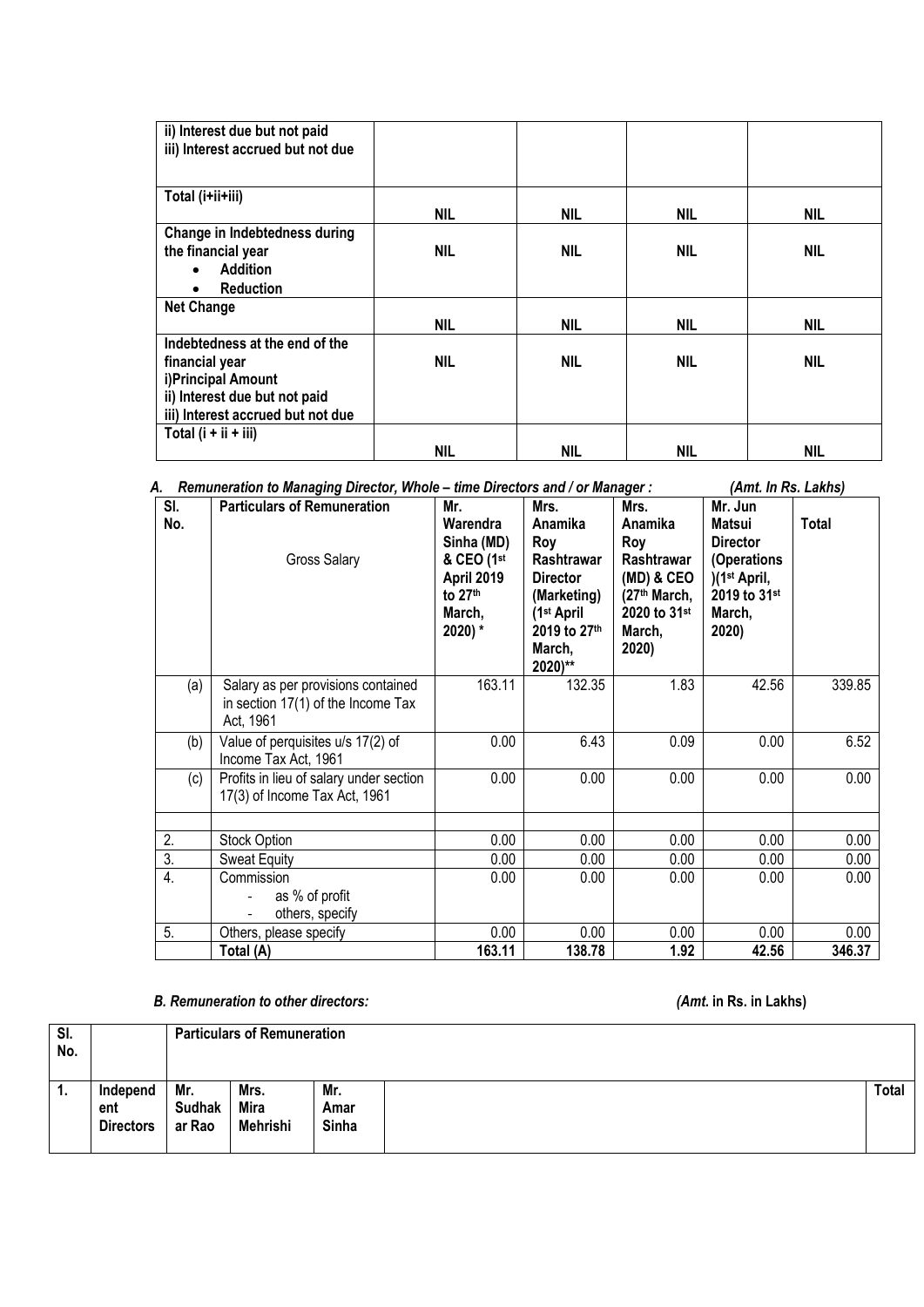| (a)              | Fee for<br>attending<br>board/<br>committee<br>Meetings | 17.20                                       | 15.30                                                                | 13.40             |                               |                            |                     |                          |                           |                                 |                           | 45.90                     |
|------------------|---------------------------------------------------------|---------------------------------------------|----------------------------------------------------------------------|-------------------|-------------------------------|----------------------------|---------------------|--------------------------|---------------------------|---------------------------------|---------------------------|---------------------------|
| (b)              | Commissi<br><b>on</b>                                   | 0.00                                        | 0.00                                                                 | 0.00              |                               |                            |                     |                          |                           |                                 |                           | 0.00                      |
| (c)              | Others,<br>please<br>specify                            | 0.00                                        | 0.00                                                                 | 0.00              |                               |                            |                     |                          |                           |                                 |                           | 0.00                      |
|                  | Total (1)                                               | 17.20                                       | 15.30                                                                | 13.40             |                               |                            |                     |                          |                           |                                 |                           | 45.90                     |
| $\overline{2}$ . | Other Non<br>Executive<br><b>Directors</b>              | <b>Mr. K.</b><br><b>Srinivas</b><br>a Gowda | Mr. Akira<br>Harashima                                               | Mr. B.S.<br>Nakai | Mr.<br><b>Rakesh</b><br>Kapur | <b>Dr. P.S.</b><br>Gahlaut | Dr. U.S.<br>Awasthi | Mr.<br>Chisato<br>Kojima | Mr.<br>Shinjiro<br>Hamada | Mr.<br>Allen<br>Po Hsu<br>Juang | Mr.<br>Noboru<br>Yamagata | <b>Total</b>              |
| (a)              | Fee for<br>attending<br>board/<br>committee<br>Meetings | 8.60                                        | 1.00                                                                 | 4.80              | 19.00                         | 15.20                      | 21.00               | 8.60                     | 5.80                      | 3.80                            | 6.60                      | 94.40                     |
| (b)              | Commissi<br>on                                          | 0.00                                        | 0.00                                                                 | 0.00              | 0.00                          | 0.00                       | 0.00                | 0.00                     | 0.00                      | 0.00                            | 0.00                      | 0.00                      |
| (c)              | Others,<br>please<br>specify                            | 18.00                                       | 0.00                                                                 | 0.00              | 0.00                          | 0.00                       | 0.00                | 0.00                     | 0.00                      | 0.00                            | 0.00                      | 18.00                     |
|                  | Total (2)                                               | 26.60                                       | 1.00                                                                 | 4.80              | 19.00                         | 15.20                      | 21.00               | 8.60                     | 5.80                      | 3.80                            | 6.60                      | 112.4<br>$\boldsymbol{0}$ |
|                  | Total (B) = $(1 + 2)$                                   |                                             | A BEMINIEDATION TO KEV MANAGEDIAL BEBOAHNEL OTHER THAN MORAMAGED MIT |                   |                               |                            |                     |                          |                           |                                 |                           | 158.3<br>0                |

*C. REMUNERATION TO KEY MANAGERIAL PERSONNEL OTHER THAN MD/MANAGER/WT* 

## *(Amount in Rs. Lakhs)*

| SI.            | <b>Particulars of Remuneration</b>                                                 | <b>Key Managerial Personnel</b>   |                                 |              |  |  |  |  |
|----------------|------------------------------------------------------------------------------------|-----------------------------------|---------------------------------|--------------|--|--|--|--|
| No.            |                                                                                    |                                   |                                 |              |  |  |  |  |
| 1.             | <b>Gross Salary</b>                                                                | Mr. Sanjeev Chopra,<br><b>CFO</b> | Mr. Amit Jain,<br>Co. Secretary | <b>Total</b> |  |  |  |  |
| (a)            | Salary as per provisions contained in section 17(1) of the<br>Income Tax Act, 1961 | 48.32                             | 29.42                           | 77.74        |  |  |  |  |
| (b)            | Value of perquisites u/s 17(2) of Income Tax Act, 1961                             | 0.22                              | 0.00                            | 0.22         |  |  |  |  |
| (c)            | Profits in lieu of salary under section 17(3) of Income Tax<br>Act. 1961           | 0.00                              | 0.00                            | 0.00         |  |  |  |  |
| 2.             | <b>Stock Option</b>                                                                | 0.00                              | 0.00                            | 0.00         |  |  |  |  |
| 3 <sub>l</sub> | <b>Sweat Equity</b>                                                                | 0.00                              | 0.00                            | 0.00         |  |  |  |  |
| 4.             | Commission<br>As % of profit<br>Others, specify<br>$\blacksquare$                  | 0.00                              | 0.00                            | 0.00         |  |  |  |  |
| 5.             | Others, please specify                                                             | 0.00                              | 0.00                            | 0.00         |  |  |  |  |
|                | Total                                                                              | 48.54                             | 29.42                           | 77.96        |  |  |  |  |

### *vii). PENALITIES / PUNISHMENT / COMPOUNDING OF OFFENCES:*

| Type           | Section of the<br><b>Companies Act</b> | <b>Brief</b><br><b>Description</b> | Details of Penalty /<br><b>Punishment/</b><br>Compounding<br>fees imposed | <b>Authority</b><br><b>IRD/NCLT/</b><br><b>COURT</b> | Appeal<br>made, if any<br>(give details) |
|----------------|----------------------------------------|------------------------------------|---------------------------------------------------------------------------|------------------------------------------------------|------------------------------------------|
| <b>COMPANY</b> | NIL                                    | NIL                                | NIL                                                                       | NIL                                                  | NIL                                      |
| Penalty        | NIL                                    | NIL                                | <b>NIL</b>                                                                | <b>NIL</b>                                           | NIL                                      |